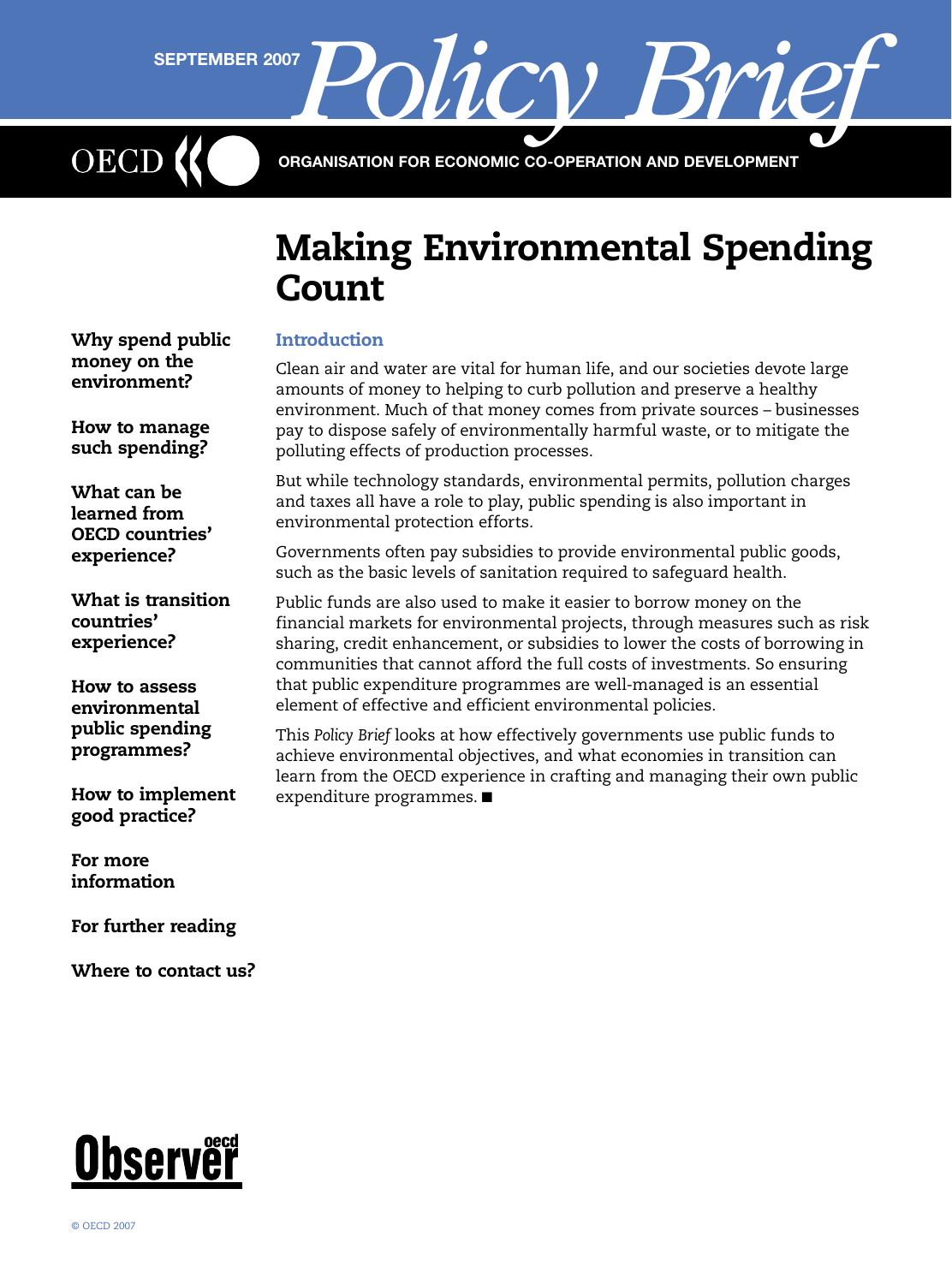## Why spend public money on the environment?

<span id="page-1-0"></span>*Policy Brief*

Environmental policy in OECD countries is generally guided by two key principles: that those responsible for pollution and those using natural resources should bear the full cost of their actions. As its name suggests, the Polluter-Pays-Principle (PPP), developed by the OECD in the 1970s, implies that polluters should pay to cover the full costs of any subsequent clean-up without subsidies. The User-Pays Principle states that revenue generated by users must cover all the costs related to the use of a natural resource such as water or the treatment of resultant pollution or waste.

Both the PPP and the User-Pays Principle aim at avoiding the use of public funds to deal with pollution. However, in some circumstances public spending may be necessary to limit pollution and environmental damage. The PPP specifies that public environmental expenditures may be justified if they are well-targeted (*i.e.* the environmental objectives to be achieved with the subsidy are clearly identified), limited in size and duration and do not introduce significant distortions to competition or trade; or when polluters cannot be identified.

Environmental public spending needs to be assessed from two angles: environmental policy and public finance. From an environmental policy perspective, the key challenge is to ensure that public expenditure achieves the intended result at least cost, and that it forms part of a coherent strategy for achieving environmental objectives. From a public finance perspective, expenditure should be managed in accordance with established standards of good governance – in other words, value for money. When choosing which environmental programmes to finance, governments should ensure that the expected social benefits from any spending programme exceed the expected social costs. If the benefits are difficult to measure, governments can instead test how cost-effectively an environmental programme achieves its objectives. ■

A key question in managing public spending is whether revenue from specific taxes or charges should be earmarked to help pay for specific services. Such earmarking is a popular practice for environmental authorities. It offers predictable financing for environmental projects, and is politically popular as it clearly links revenue to a particular social benefit, which helps make new taxes more acceptable.

But earmarking funds also limits flexibility in public spending and may mean that resources are not allocated efficiently. It may also lead to environmental issues being marginalised in the mainstream budget process. Under certain conditions, however, earmarking is perceived as a price worth paying for predictable financing for priority environmental measures. In such cases, earmarking should not go beyond the timeframe necessary to achieve the stated objectives.

Once revenues have been collected, governments need a structure for disbursing them on environmental projects. Special environmental funds are a popular way of channelling public expenditure for the environment in both OECD and non-OECD countries, but the way they operate differs widely.

In OECD countries where such funds exist, they tend to focus on one environmental medium – such as water, air or waste treatment. This makes for more efficient management since it is easier to define environmental

# How to manage such spending?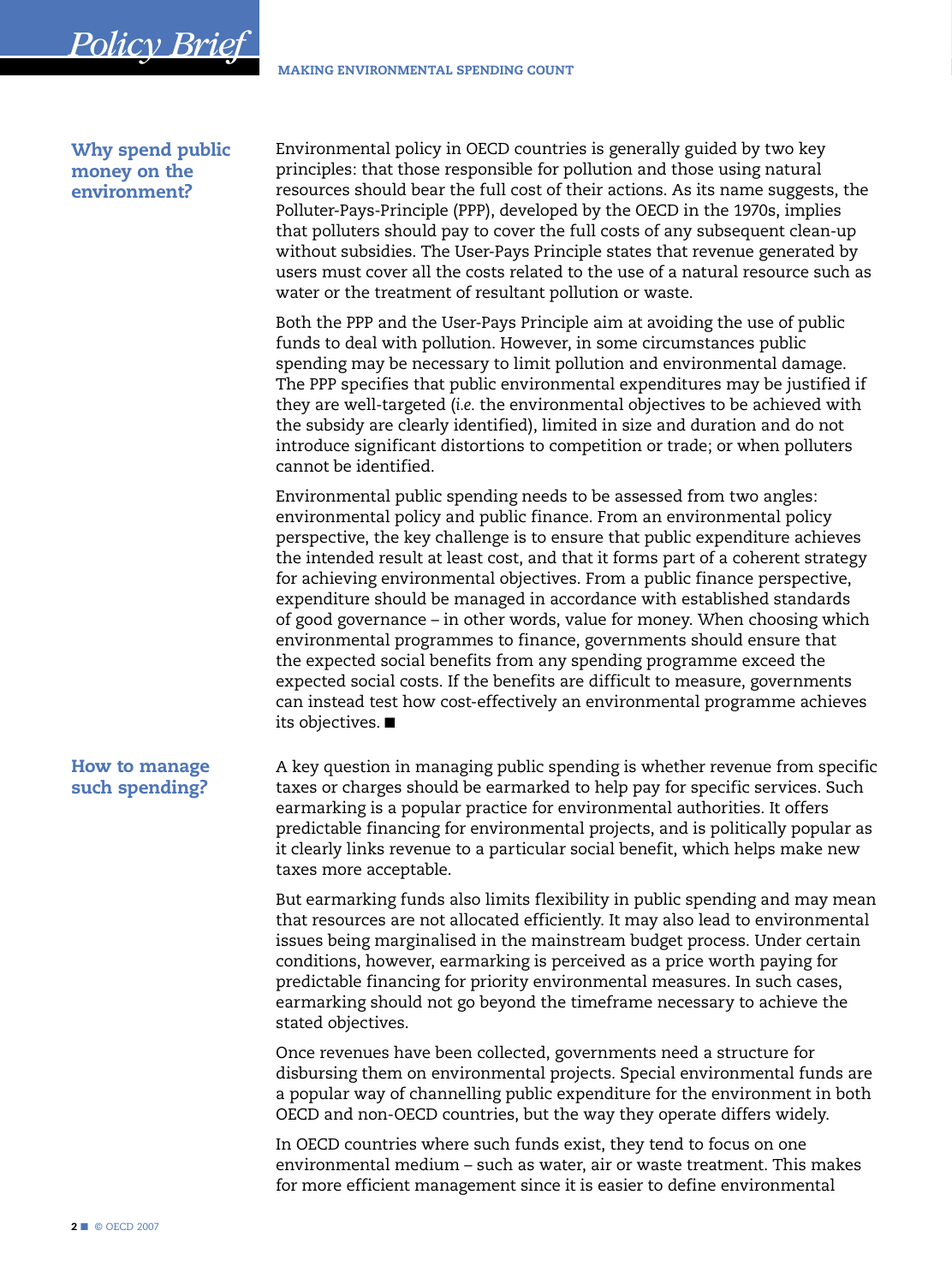<span id="page-2-0"></span>objectives and to monitor results than if the funds were allocated for the environment in general. It also makes it easier to target human and financial resources and to adjust the programmes if necessary.

In Austria, for example, the government operates three funds supporting environmental investment: a Water Management Fund, an Environment Fund and a Contaminated Sites Remediation Fund. Between them they provide almost 300 million euros in investment support each year, leveraging investments of over 1.1 billion euros. The Funds are administered on behalf of the minister of environment by Kommunalkredit Public Consulting, the daughter of a bank specialised in public finance. Similarly, in France, six regional public water agencies are responsible for collecting and spending public investments in the water sector. They have a high degree of autonomy and on average, handle a total budget of more than two billion euros a year.

In the OECD's most recent European members (Czech Republic, Hungary, Poland, Slovak Republic), environmental funds have a wider remit, and most of them are used to manage revenue from the EU Cohesion and Structural Funds, as well as to provide co-financing for investments supported by these funds. The Funds in these countries are legal entities with well-established supervisory and executive management structures.

In Central and East Europe (CEE), as well as in Eastern Europe, Caucasus and Central Asia (EECCA) countries, broad environmental funds are the predominant instrument for managing public environmental expenditure programmes. Most of this money is spent on reducing pollution in the air and water sectors. But the revenue of these funds is small compared to OECD countries, and is often too low to allow significant spending on capital investment, especially in EECCA countries, so the money is often allocated for activities such as monitoring. The two major exceptions are the State Environmental Fund of Ukraine, and the National Environmental Fund of Moldova, which manage about 4 million euros and 15 million euros respectively.

Typically, the environmental funds in CEE and EECCA countries are domestic public institutions, capitalised by earmarked pollution charges, pollution fines and product charges. They provide financing for a wide range of environmental improvements for both the public and private sector, most often in the form of grants and soft loans. Most CEE and EECCA countries have also established environmental funds on national, regional and/or local levels. Funds vary in terms of their legal status and their relationship to the government. Most funds are not legal entities, but are part of the environment ministry. ■

The OECD has studied schemes providing subsidies for the water sector through targeted multiyear investment programmes in four member countries (Austria, Belgium, France and Germany) to see how their experience can help transition economies. This focused on analyzing the various institutional set-ups and approaches adopted, including the role that the private sector can play in managing such programmes.

Outsourcing the management of spending programmes and private sector participation are key features of the schemes reviewed in the four OECD countries. Initially, state authorities were responsible for managing public

What can be learned from OECD countries' experience?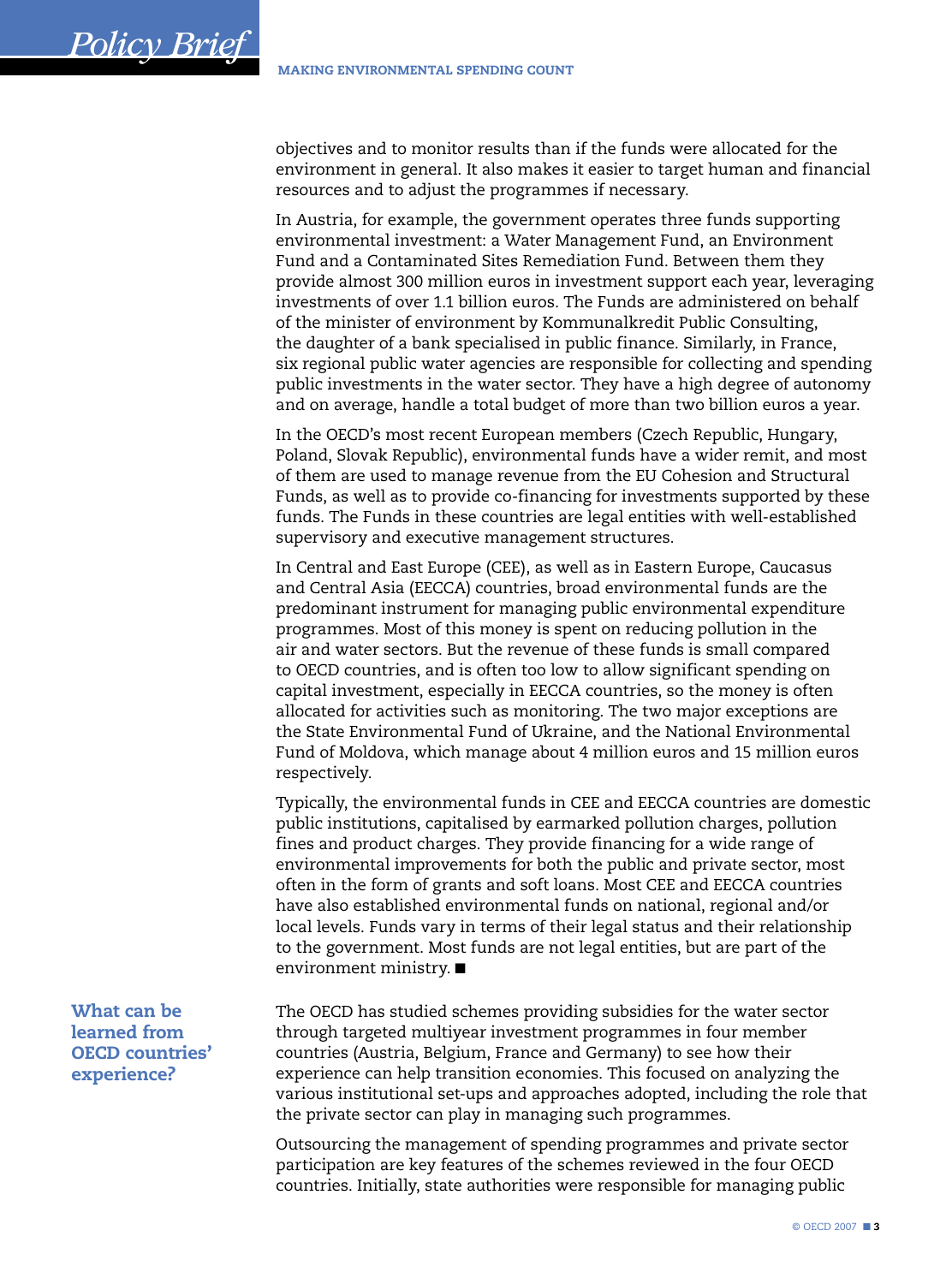subsidy schemes. Over time, the pressure on public administrations has been partially relieved by bringing in private sector agencies to take over managing the schemes for a fee.

However, outsourcing is only an option if the government has very strong control over the implementing agency's operations and develops clear rules, procedures and criteria for regularly evaluating the agency's performance. The case of Flanders highlights the need for good control measures. Until recently, the public-private partnership Aquafin, which is responsible for implementing a public investment programme for wastewater treatment at regional level, was having problems achieving the water quality targets specified in its government contract. A new incentive structure and more focused monitoring have been introduced to improve Aquafin's performance.

The OECD subsidy programmes that were studied have clearly set timeframes and are adjusted or closed when they have achieved their objectives or when other policy instruments become more relevant.

Beyond public financing schemes, user charges are the only sustainable longterm financing option for environmental investments. User charges in France and Germany have been raised to cost-recovery levels and now generate enough revenue to cover at least the operating and maintenance costs of water utilities, but also as far as possible investment in new water supply and sanitation infrastructure. Thus, in the OECD countries, public environmental expenditure programmes are part of a gradual transition from public subsidy schemes to financing through user charges. ■

| <b>Box 1.</b><br><b>THE POLISH ECOFUND</b> | The Polish EcoFund is renowned for its well-designed expenditure programmes and<br>rigorous management procedures based on the following criteria:                                                                                                                                                                                                                                                                                                                                                                                                                                                                            |
|--------------------------------------------|-------------------------------------------------------------------------------------------------------------------------------------------------------------------------------------------------------------------------------------------------------------------------------------------------------------------------------------------------------------------------------------------------------------------------------------------------------------------------------------------------------------------------------------------------------------------------------------------------------------------------------|
|                                            | • a strict framework of clearly defined environmental priorities and project eligibility<br>criteria:                                                                                                                                                                                                                                                                                                                                                                                                                                                                                                                         |
|                                            | • clear requirements for, and strictly professional relations with, applicants;                                                                                                                                                                                                                                                                                                                                                                                                                                                                                                                                               |
|                                            | • clearly defined appraisal and selection criteria emphasising environmental benefits<br>and cost-effectiveness; and                                                                                                                                                                                                                                                                                                                                                                                                                                                                                                          |
|                                            | • careful monitoring of projects to ensure proper use of funds and achievement of<br>environmental effects.                                                                                                                                                                                                                                                                                                                                                                                                                                                                                                                   |
|                                            | These procedures lead to objective, transparent and accountable decision-making. In<br>addition, EcoFund's application procedures help create project preparation skills and<br>promote the development of the environmental goods and services industry in Poland.                                                                                                                                                                                                                                                                                                                                                           |
|                                            | The Polish EcoFund Foundation was established to manage the revenue generated<br>through debt-for-environment swaps (DFES). In 1991, Poland signed an agreement with<br>the Paris Club of creditor countries to reschedule its external debt. As a result, half of<br>the Polish debt was cancelled and part of the repayments on the rest is transferred to<br>the EcoFund for environmental projects. Six creditor countries (United States, France,<br>Switzerland, Italy, Norway and Sweden) have taken part in this scheme.                                                                                              |
|                                            | As a result, the EcoFund has had a stable and predictable source of revenue. Over<br>the full debt repayment period to 2010 the Polish EcoFund expects to receive DFES<br>revenues totalling USD 571 million. Although the sum is relatively small in the context<br>of overall environmental financing in Poland, its impact is significant due to EcoFund's<br>powerful leveraging effect on other financial sources. EcoFund's close attention to<br>achieving high benefit/cost ratios offers reassurance that the DFES revenue has not<br>resulted in the inefficiencies sometimes associated with earmarked programmes. |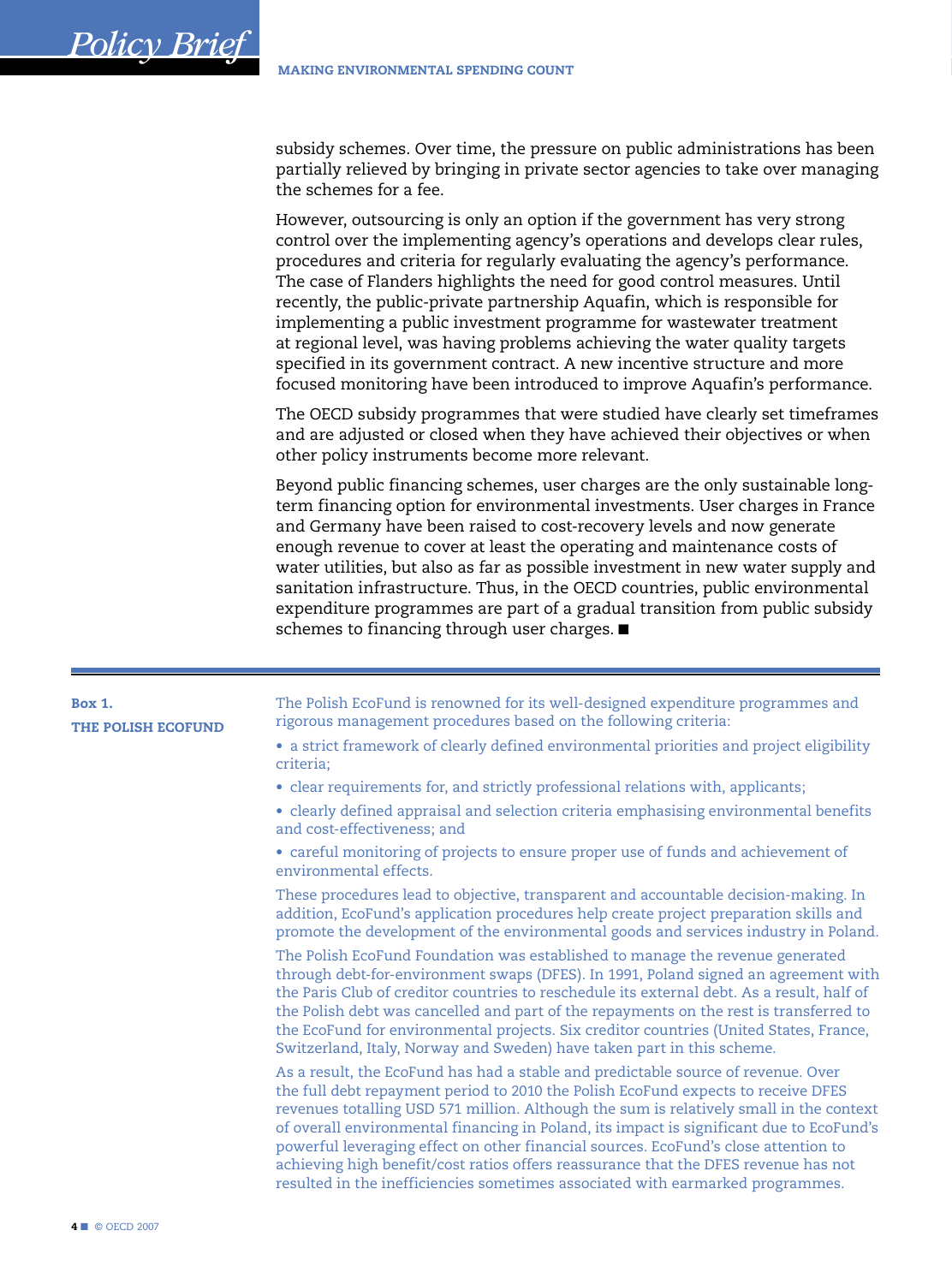What is transition countries' experience?

<span id="page-4-0"></span>*Policy Brief*

The full application of PPP in transition economies has been constrained by a number of problems, such as weak or ineffective enforcement of environmental policy, severe financial constraints on enterprises and households, uncertainties in fiscal systems, poorly developed banking systems and capital markets, and inadequate information on the cost of environmental damage.

OECD has developed a framework to measure the level of environmental expenditure in member countries, ensuring the collection of reliable and internationally-comparable data. This framework covers the flow of capital and recurrent expenditure, subsidies and fees that are directly aimed at environmental protection, whether incurred by the public sector, the business sector, specialised producers of environmental services or private households.

Most transition and developing countries do not use these classifications, but it is nonetheless possible to measure and compare overall environmental expenditure between EECCA countries. In the bigger EECCA economies (the Russian Federation, Kazakhstan, Ukraine), environmental spending accounts for 1.2%-1.6% of GDP and has increased to levels which compare with some CEE countries. In poorer EECCA countries (Moldova, Georgia, the Kyrgyz Republic, Tajikistan), they represent on average between 0.2% and 0.8% of GDP. The public sector share of this expenditure is generally below 30% in EECCA, while it ranges between 12% and 80% in OECD countries.

Virtually all EECCA environmental funds (with the exception of Ukraine) have remained insignificant players in financing environmental expenditure. One of the fundamental problems facing EECCA in achieving more efficient allocation of public financial resources for the environment is a lack of welldeveloped expenditure programmes. As a result, environmental funds in EECCA suffer from excessive discretion, *ad hoc* political influences and blurred accountability. Responsibilities for appraising and selecting publicly-financed projects are usually unclear, leaving a lot of room for mismanagement and misuse of public resources. Eligibility criteria, procedures, priorities and targets are not specified or are defined in very vague terms.

A major trend in recent years in response to pressure to improve public spending and strengthen fiscal discipline has been to consolidate extrabudgetary environmental funds in both CEE and EECCA into national budgets. In Ukraine, for example, the State Environmental Fund is now part of the state budget process. A recent review of the performance of the Fund has indicated that the strict national budget rules have led the Fund to follow a prudent fiscal policy. ■

The experiences above indicate that there is room to improve the performance of public environmental spending programmes. In particular, transition and developing countries could learn from OECD countries to design and manage these programmes so that they will contribute to the efficient and effective implementation of environmental policies.

The OECD has developed Good Practices for Public Environmental Expenditure Management (PEEM) to assess the performance of institutions managing public environmental expenditure programmes. The OECD has studied how far the national and regional environmental funds of a number

How to assess environmental public spending programmes?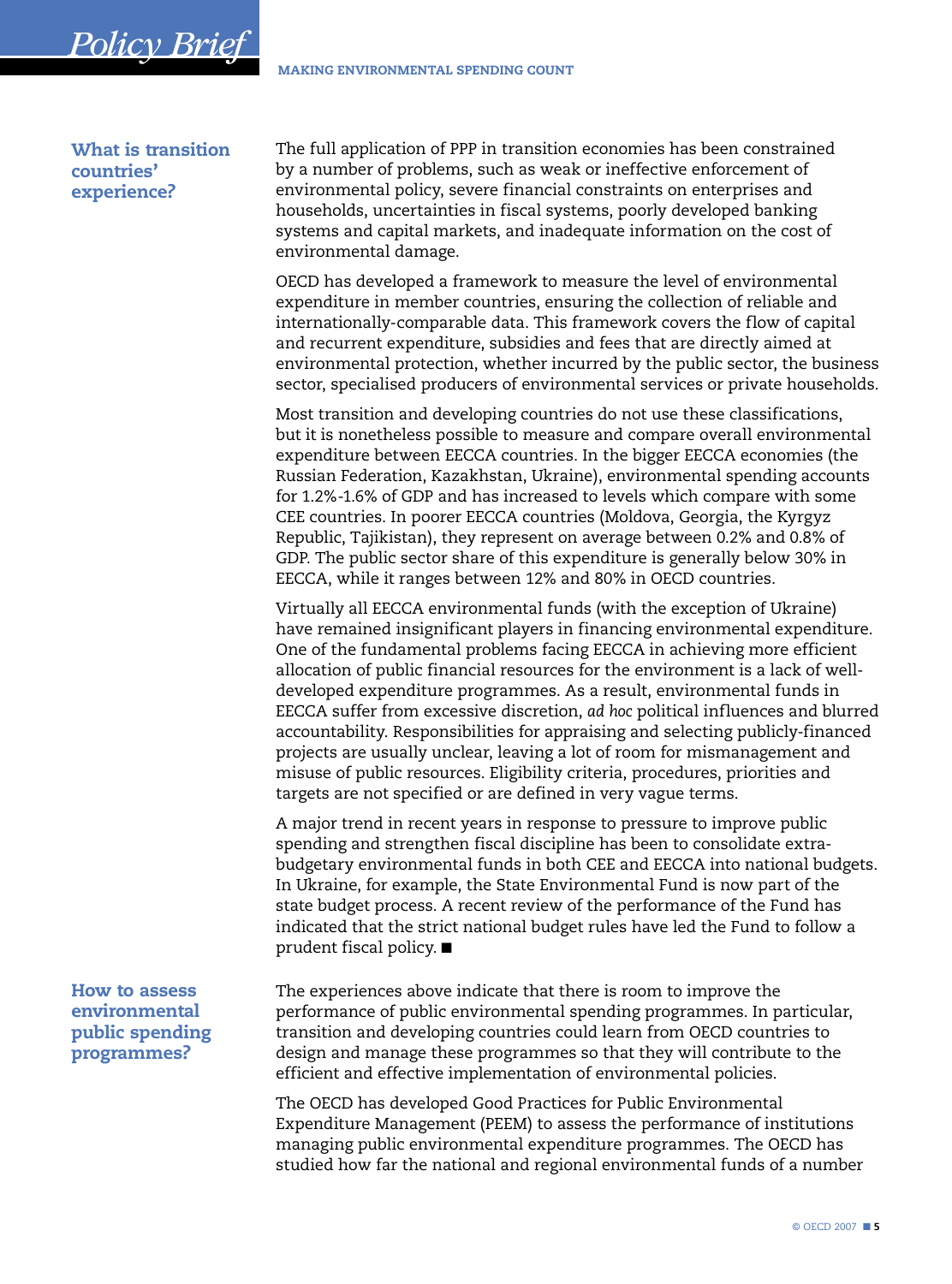of transition economies comply with these Good Practices. The results have been used to prepare reform plans to improve the performance of the institutions involved.

The Good Practices cover three key areas: environmental effectiveness; budgetary good practice and management efficiency. *Environmental effectiveness* concerns the performance of public expenditure programmes as instruments of environmental policy. *Budgetary good practice* covers how to align the programme with the principles of sound public finance. *Management efficiency* considers how efficiently a financing institution uses financial and human resources.

The OECD has developed checklists of five major principles for each of these areas, plus criteria for putting them into practice. The checklists can be used to measure how far public environmental expenditure programmes comply with the Good Practices.

The results of such an assessment can be displayed using a performance triangle. Box 2 shows the performance of Ukraine's State Environmental Fund with regard to the Good Practices for PEEM. The larger (pale blue) triangle represents the best practice that the Fund can achieve, while the smaller (dark blue) triangle shows the actual performance of the Fund. The space between the two triangles shows the room for improvement.

Due to reforms implemented in Ukraine's public finance system, its environmental fund scores best in terms of budgetary good practice. But the Fund's compliance with the Good Practices is poor when it comes to environmental effectiveness and management efficiency. This low performance shows the need for a significant targeted institutional reform and strengthening of the Fund to bring it into compliance with internationally-recognised standards for such institutions. ■

# How to implement good practice?

<span id="page-5-0"></span>*Policy Brief*

Implementing the Good Practices for PEEM must take into account the specific objectives to be achieved and the design of the programmes, which will be shaped by national administrative traditions, the level of economic development, as well as the maturity of markets and the public finance system. The choice of the institutional set-up should be tailored to the specific needs of a given programme.

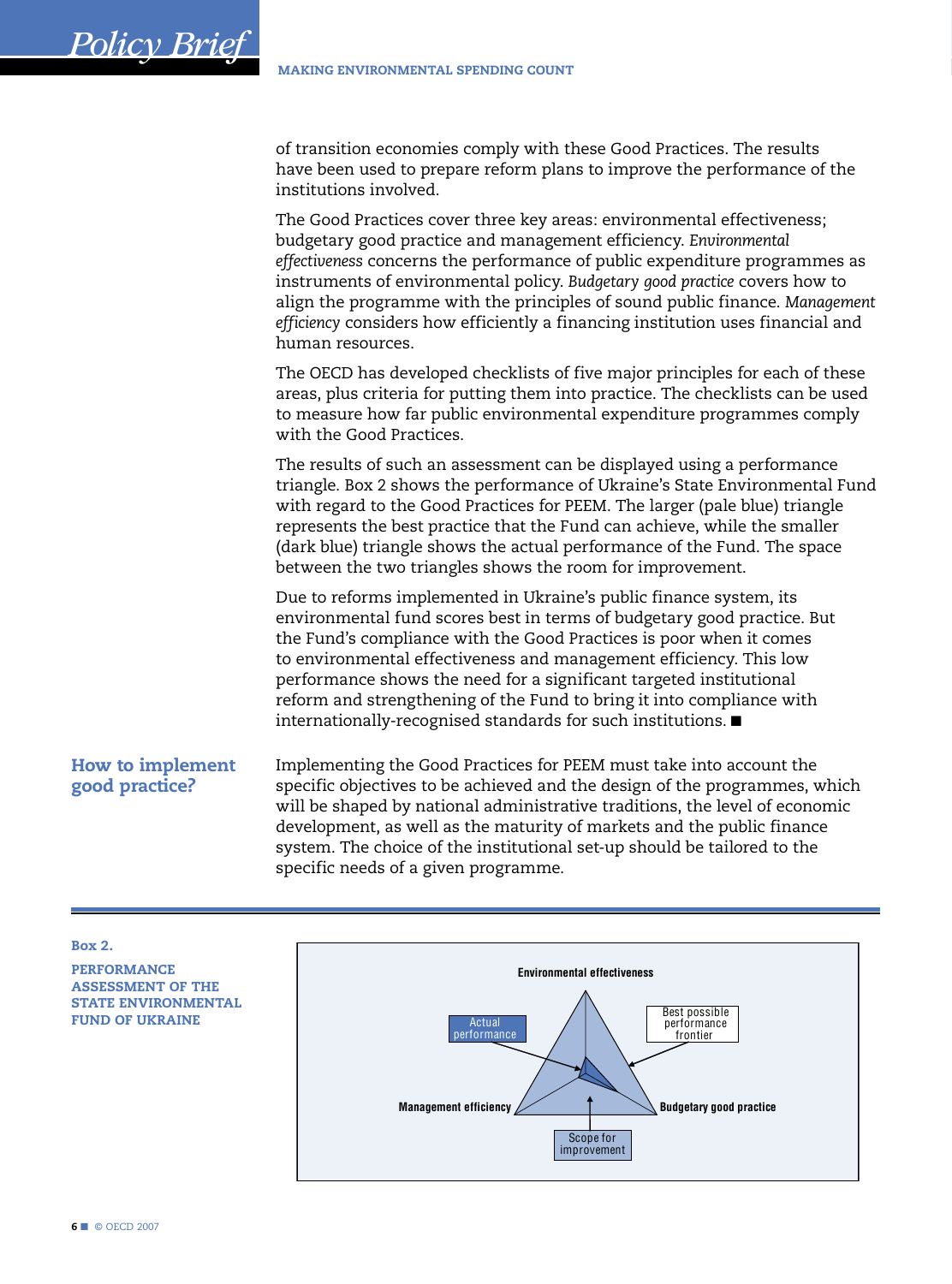One of the main conclusions from the work on PEEM in economies in transition is the need for practical management tools that managers of public expenditure programmes can use as a benchmark to improve effectiveness and efficiency. This has prompted the development of an OECD *Handbook for Appraisal of Environmental Projects Financed from Public Funds.*

The *Handbook* is aimed at the public financier who is responsible for selecting the most cost-effective projects proposed by project developers. It presents a step-by-step approach for programming and project cycle management and offers a menu of options and management tools to choose from, depending on the needs and maturity of the individual institution concerned. The *Handbook* focuses on investment projects, with most of the examples using wastewater collection and treatment projects to demonstrate the value of the different approaches proposed.

On the basis of the *Handbook*, a toolkit of training materials has been developed and pilot tested in EECCA. It includes a simple model for calculating the cost-effectiveness of environmental infrastructure investment projects.

Decision-makers can use the Good Practices to assess the performance of the agencies managing public environmental expenditure programmes. Managers in implementing agencies can use the Good Practices evaluation framework for self-assessment and for tracking progress in their development.

Managers of technical assistance programmes concerned with financing environmentally-related investments and consultants working on public finance issues may also find the tools useful.

Although the documents were initially developed to support reform in the CEE and EECCA countries, the major principles, tools and approaches are relevant for any developing and emerging economy wanting to improve public environmental expenditure management in line with international standards. OECD countries can also use these tools to further enhance their environmental public spending management practices. ■

## For more information

<span id="page-6-0"></span>*Policy Brief*

For more information about OECD's work on public environmental expenditure management, please contact: Nelly Petkova, tel.: + 33 (1) 45 24 17 66, e-mail: nelly.petkova@oecd.org or see *www.oecd.org/env/finance.*

#### Box 3.

KEY STEPS IN ESTABLISHING, MANAGING OR REFORMING PUBLIC ENVIRONMENTAL **EXPENDITURE** PROGRAMMES

- Define priority environmental objectives using evaluation methods, such as risk assessment and benefit-cost analysis as well as participatory political processes.
- Demonstrate whether public expenditures are necessary to achieve these objectives.
- Define sources of revenue, budget size, and the terms and conditions of the expenditure programme.
- Authorise an appropriate institution to manage the expenditure programme.

• Continue, modify or terminate the expenditure programme in light of periodic reviews of the programme's performance to assess whether its objectives have been achieved and its continuation is necessary.